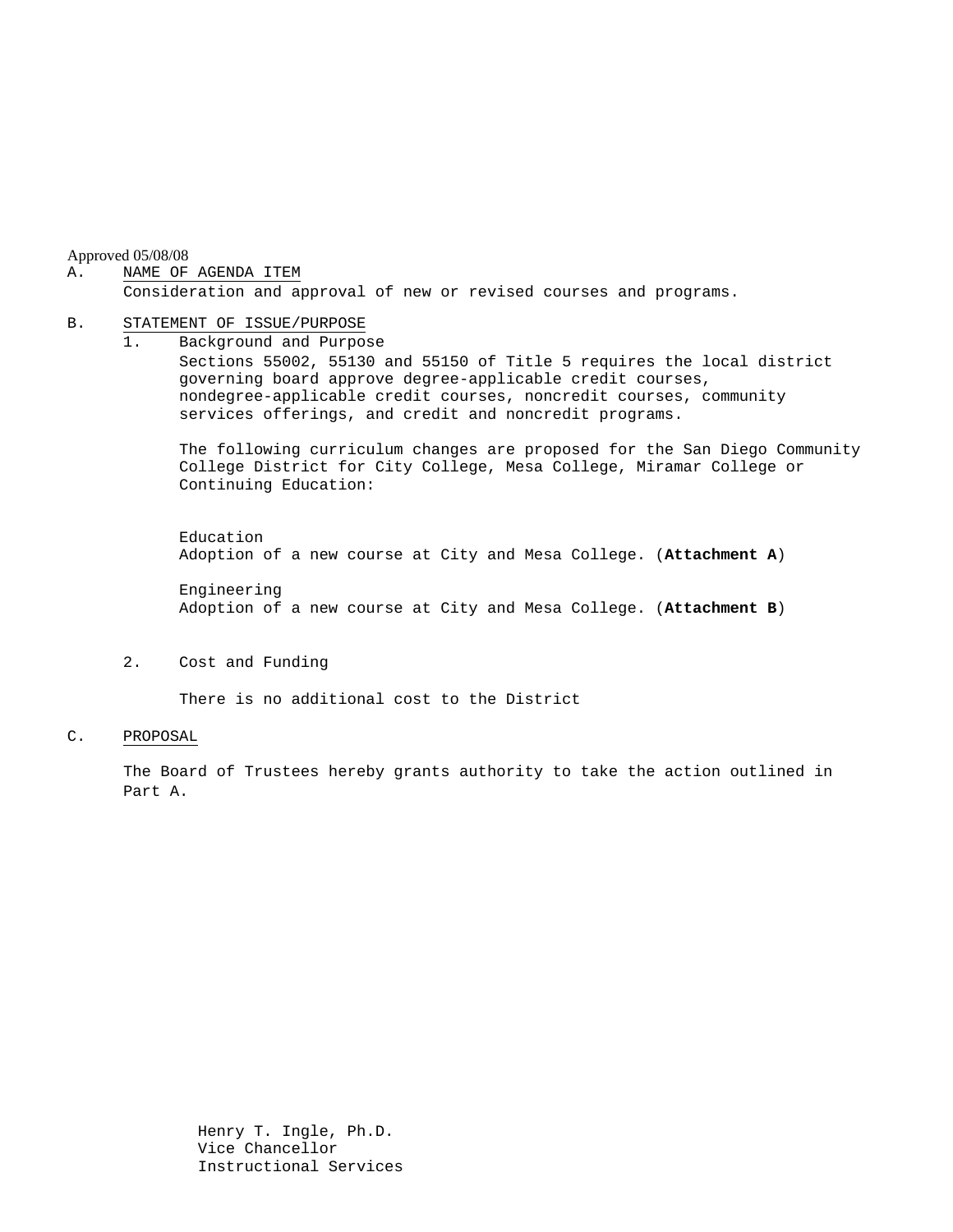# **ACTION**

Adoption of a new course at City and Mesa College.

Proposed course at City and Mesa College:

## **150 Advanced Tutor Training 0.5 hours lecture, 1.5 hours lab, 1 unit Credit/No Credit Only**

*Advisory*: Education 100 and Computer Business Technology 120, each with a grade of "C" or better, or equivalent.

The course is designed to prepare college level persons for tutoring adult/college students in an online environment. Online tutoring methods, use of appropriate written and mediated instructional materials and equipment, and supervised practice tutoring are included in this course. Online tutoring techniques and methodology are emphasized. Laboratory hours are by arrangement with the tutorial center coordinators. Associate Degree Credit & transfer to CSU and/or private colleges and universities.